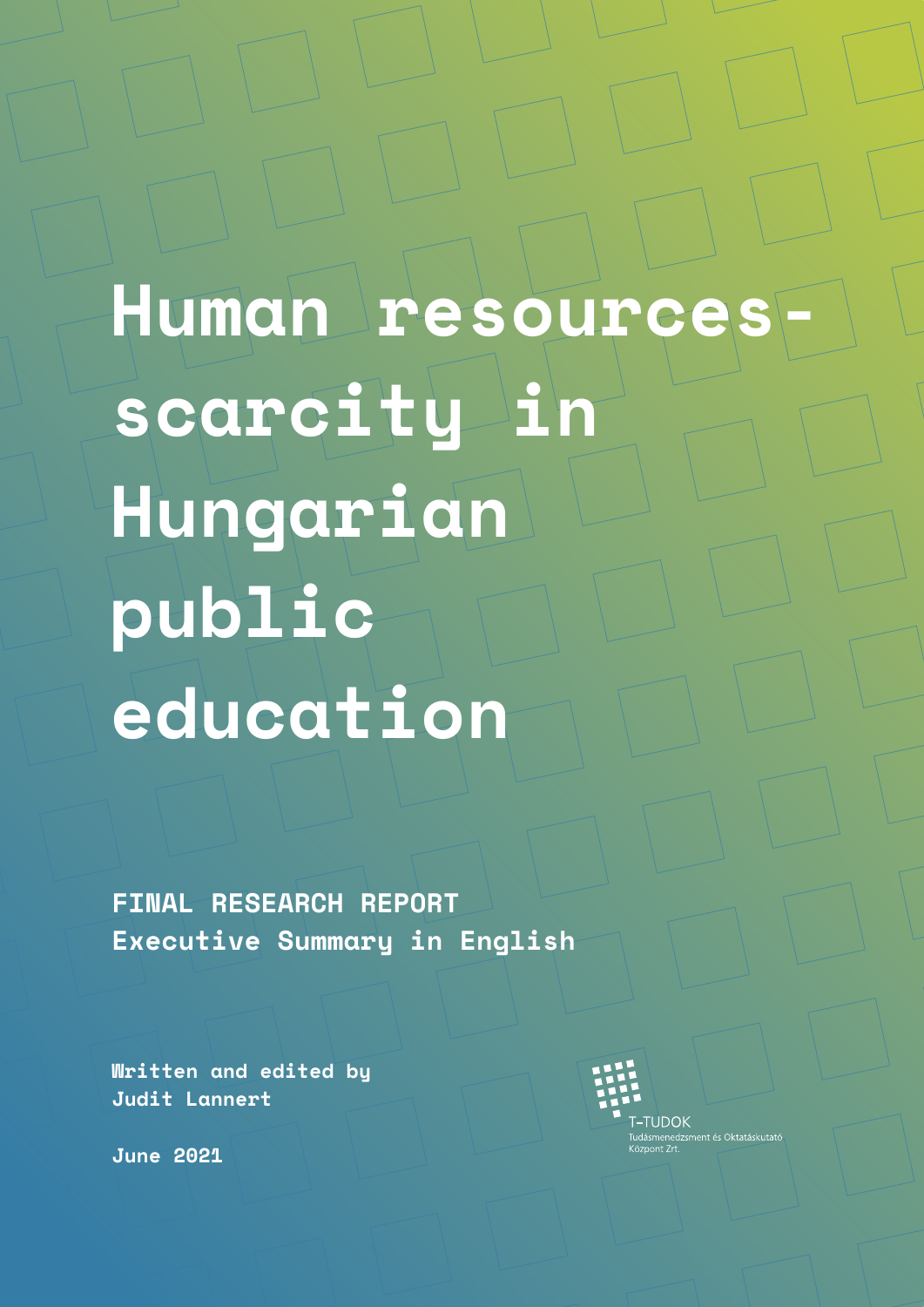**3**

# **T-TUDOK**

# **The study was commissioned by the European Commission Representation in Hungary.**

This publication contains the views of the author and does not necessarily reflect the official position of the European Commission.

The research was led by **Judit Lannert** Research assistant: **Éva Holb** Authors of the background studies: **Éva Holb, András Sugár, Judit Lannert, Szilvia Németh** Contributors: **Éva Holb, Szilvia Németh, Attila Szakál** Reviewer: **Ákos Kele-Fodor** Technical editor: **György Zádor**

Members of the Advisory Board: **Zoltán Gyenes, András Derényi and Lívia Ruszthy**



T-TUDOK Tudásmenedzsment és Oktatáskutató Központ Kft., 2021 1035 Budapest, Vihar utca 18.

[www.t-tudok.hu](http://www.t-tudok.hu)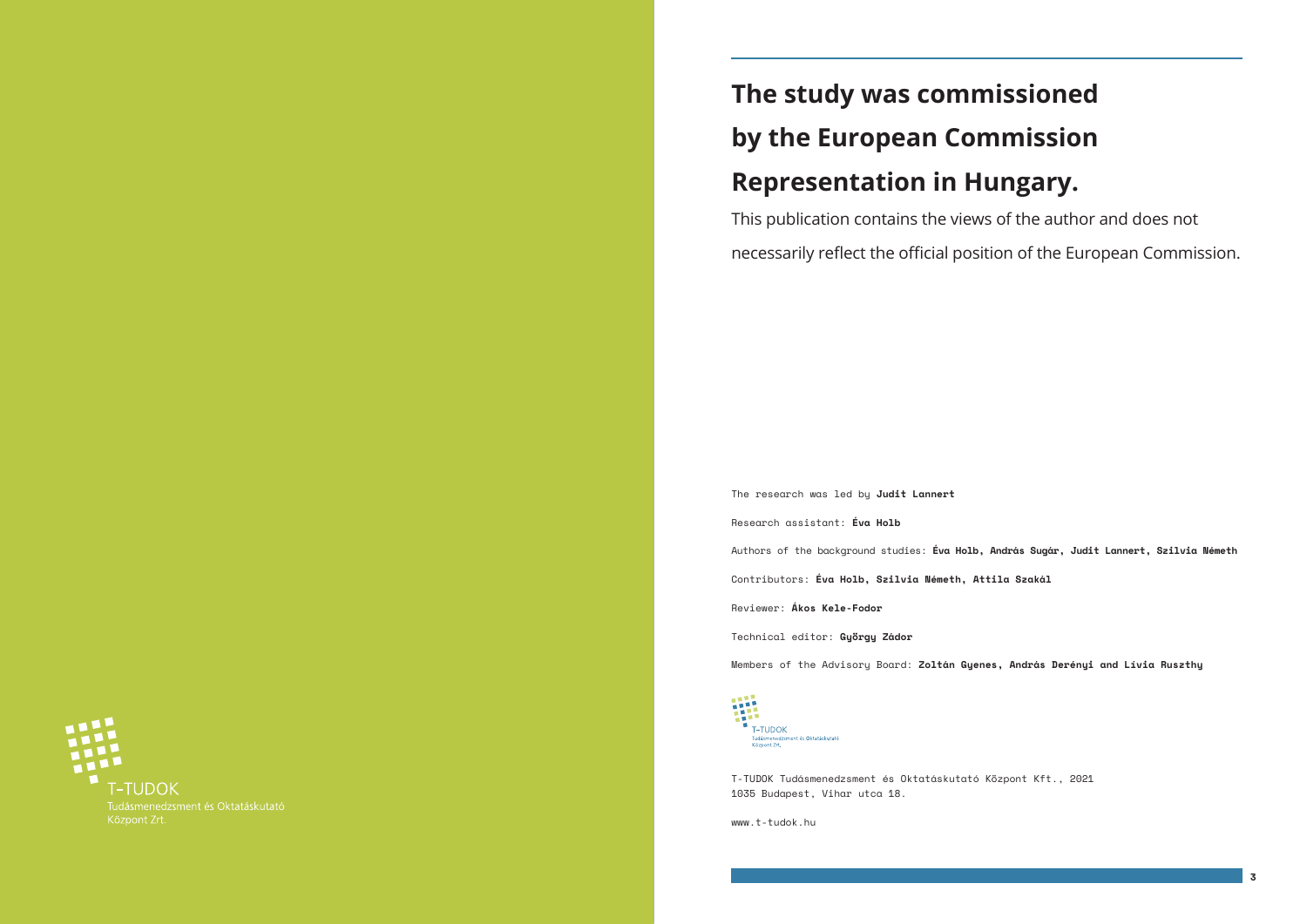## **Contents**

墨

| Other aspects of effective employment of teachers  10                |
|----------------------------------------------------------------------|
|                                                                      |
|                                                                      |
| 1. Providing an appropriate quality and quantity of teacher supply12 |
|                                                                      |
| Development of a size efficient and effective school network 13      |
|                                                                      |
| The child remains in the centre of complexity 15                     |
| 3. Raising the prestige of the teaching profession 15                |
|                                                                      |

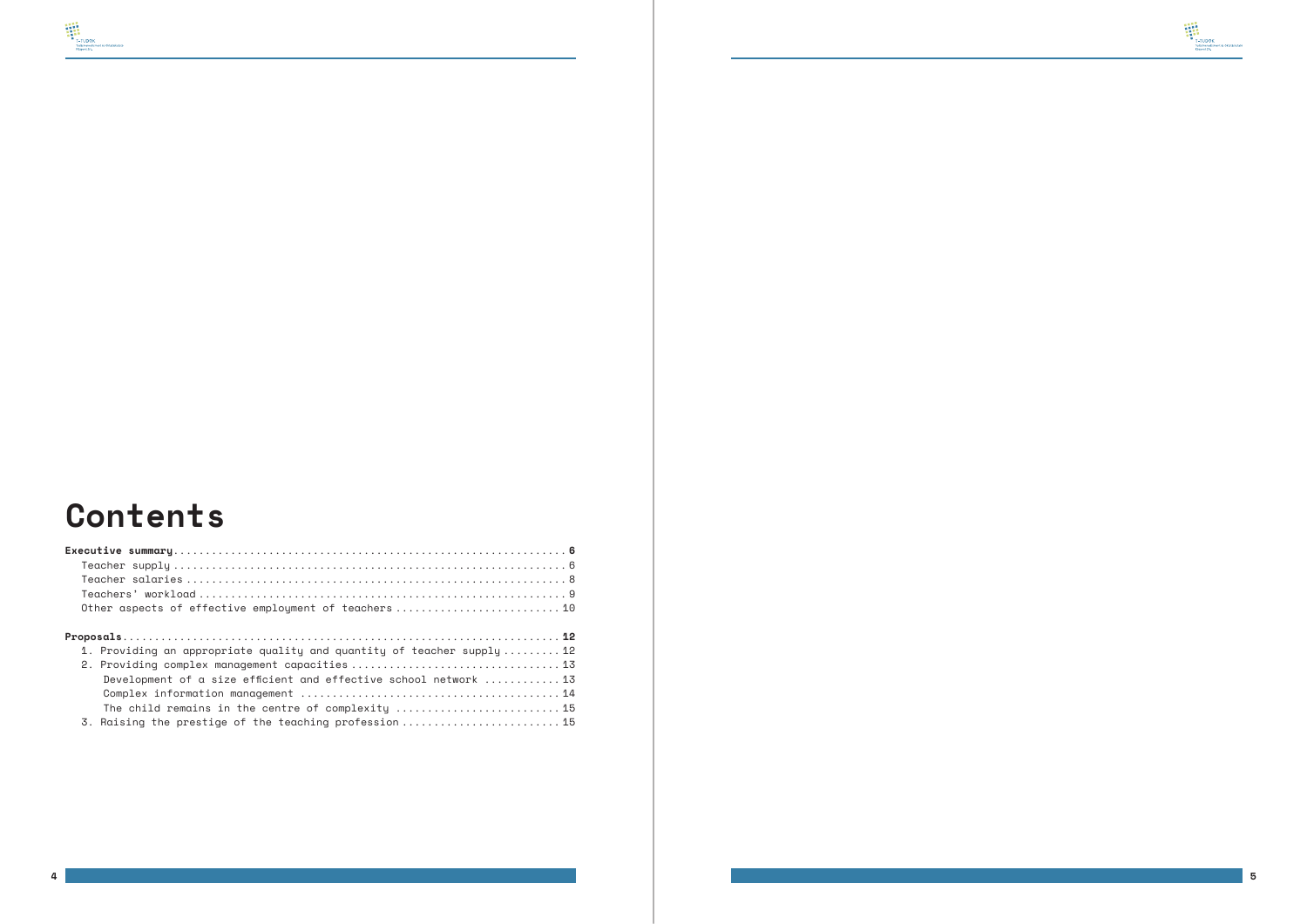### <span id="page-3-0"></span>**Executive summary**

Will there be sufficient numbers of well-prepared teachers to meet the social and educational challenges of the future? – This is a growing concern worldwide. Ensuring the supply of appropriately trained teachers and developing school infrastructure have been a constant challenge even in countries with developed economies and these issues are keenly experienced also in Hungary. In order to explore country-specific problems and possible solutions the **European Commission Representation in Hungary launched a research study in this field.** In the context of the study international and Hungarian literature was investigated, secondary analyses of the accessible international and Hungarian databases (TALIS, PIAAC, KIRstat Hungarian Public Education Information System, Hungarian Wage Survey, National Competency Assessment, and Graduates Career Tracking System) was performed, online questionnaire-based surveys were conducted among teacher students, teachers and heads of educational institutions. Teachers, school heads and various experts were also involved in interviews and focus group discussions. **The primary goal of the research project was to explore the issue of teacher supply in Hungarian public education,** but the workload and wages of teachers in public education in Hungary were also addressed in order to highlight the factors that may contribute to efficient use of labour and sustainable effectiveness in Hungarian public education.

Numerous internationally comparable data are available about Hungarian public education from different EU and OECD data sources and assessments (Eurydice, PISA, TALIS, and PIAAC). **In international comparison Hungarian teachers are underpaid and overburdened; the teaching profession is female dominated and aging; the proportion of young teachers is low.** The stress level of Hungarian teachers is the third highest after Portuguese and UK teachers (TALIS 2018), and based on the global teacher status index, the perception of Hungarian education and the prestige of the teaching profession in one of the lowest by international standards.

#### **Teacher supply**

**It became clear during our research that in Hungary it is difficult to give concrete answers to teacher supply and the possible extent of teacher shortage because the data that are accessible are contradictory, and there are hardly any comprehensive analyses that address the issue, one reason being, arguably, that the presentation of a true picture of the employment of teachers could be contrary to the interests of many.** It may appear from the publicly available data that there is no acute teacher shortage. While an increasing number of teaching positions advertised remain unfilled, their rate (6,000 in Q2 of 2021 according to the Central Statistical Office) compared to the total number of teachers (150,000) is not considered high despite the fact that it beats the record. Moreover, the teacher-pupils ratio (approximately 10 pupils per teacher) is definitely positive in international comparison. On the other hand, as transpired from the interviews, the quality of human resource management is poor with shortage and wastefulness present side by side. To a large extent, schools perform teaching with fixed-term teachers/lecturers, as labor management is not based on positions but on specific tasks. In the absence of transparent regulations **school districts determine the number of teaching positions allowed for each school on a casual basis,** while the rules relating to the number of compulsory teaching sessions and covering for absent colleagues are very flexible. In this system everybody follows their own

strategies trying to draw on their individual networks, thus creating a veritable prisoner's dilemma, where the multitude of individual decisions results in a suboptimal situation for the community.

According to the Hungarian Public Education Information System KIR teacher supply in Hungary is highly uneven geographically. **In Northern Hungary over 10% of sessions are taught by teachers with a different specialty,** but the distribution is rather unequal: in disadvantaged schools 13% of sessions are taught by non-specialist teachers, while in non-disadvantaged school the same rate is only 2%. The online institutional questionnaire also revealed that staff turnover is also greatest in the disadvantaged regions (with 40% of the teaching staff quitting in a period of five years).

**In addition, as shown by the KIR statistics and online institutional survey, there is a shortage of professionals supporting teachers' and pupils' mental health.** This is particularly true for some of the SEN areas but there is also a shortage of conductive teachers and SEN assistants. Many consider that more of these professionals are needed because it is the special needs attitude that teachers are lacking which would otherwise help them respond to the needs of pupils with learning difficulties. Furthermore, there are not enough school psychologists, youth and family protection professionals and youth workers. One reason for the shortage in these areas is that **the regulatory system is not sensitive of the composition of pupils and the needs of small schools,** as these specialists are provided only in the case of a certain pupil headcount (250 or 500 pupils). In the case of small schools, in principle, the travel services provide the professionals, but this is not always the case, according to the interviews. In addition, these professionals, if present locally, can have a positive impact on the school climate and educators. Thus, it is precisely those small schools that fall out of this circle, where disadvantaged students are typically concentrated and where both the management and the teaching community would need more mental support.

**Schools have created a wide range of tools to "manage" shortages in particular areas, but most of these worsen the quality of service.** The methods include throwing an intern or a career starter teacher in at the deep end, assigning teaching assistants to teach, and making teachers cover non-stop for absent or missing staff (it is increasingly frequent that a pre-primary or primary school teacher spends the whole day with a group or class alone). This often leads to greatly overworked teachers who only have energy left for childminding instead of teaching and educating.

Wasteful human resource management on an individual level is most conspicuous in two areas. On one hand, **the capacities of master teachers is underused;** on the other hand, **the compulsory number of teaching sessions of teachers whose subjects are taught in fewer sessions per week is boosted by "childminding".** This wastefulness obviously generates shortages in the same areas.

**The school network consisting of many small schools, crowded curriculum, and the multitude of subjects also contribute to the wastefulness of the education system.** The number of teachers required in an education system is determined by the number of pupils, the structure of the school network, the amount and nature of content, and the organisation of learning (e.g. full-day school and extracurricular activities in the afternoon). Teachers' workload is affected by the number as well as the composition of pupils. Teaching a class of 30 pupils with basically non-disadvantaged backgrounds poses a totally different workload on the teacher than working with a smaller group consisting mostly of disadvantaged pupils. In this respect, **KIR statistics unveil a far from optimal correlation: in pre-primary and skills development schools the number of children per teacher is higher in areas where the proportion of disadvantaged pupils is higher.** At the same time, there is a reverse trend in other segments of public education. **In primary education the proportion of small institutions (with less than 150 pupils) is particularly high.**  According to KIR statistics, 49.5% of schools fall into this category on a nationwide level. In addition, pupils with **disadvantages and multiple disadvantages are typically concentrated in schools with a smaller headcount, although regional differences are significant.**

**Thus, the relatively low pupil to teacher ratio does not mean that teachers' workload is light but that the system is wasteful.** It is also important to note that the usual method of calculating pupil to teacher ratio raises questions. If we take into consideration the fact that many schools also have afternoon sessions and that special needs or disadvantaged pupils require more attention, the specific value in primary schools is doubled. This method of calculation, which is more indicative of teachers' actual workload, puts Hungary above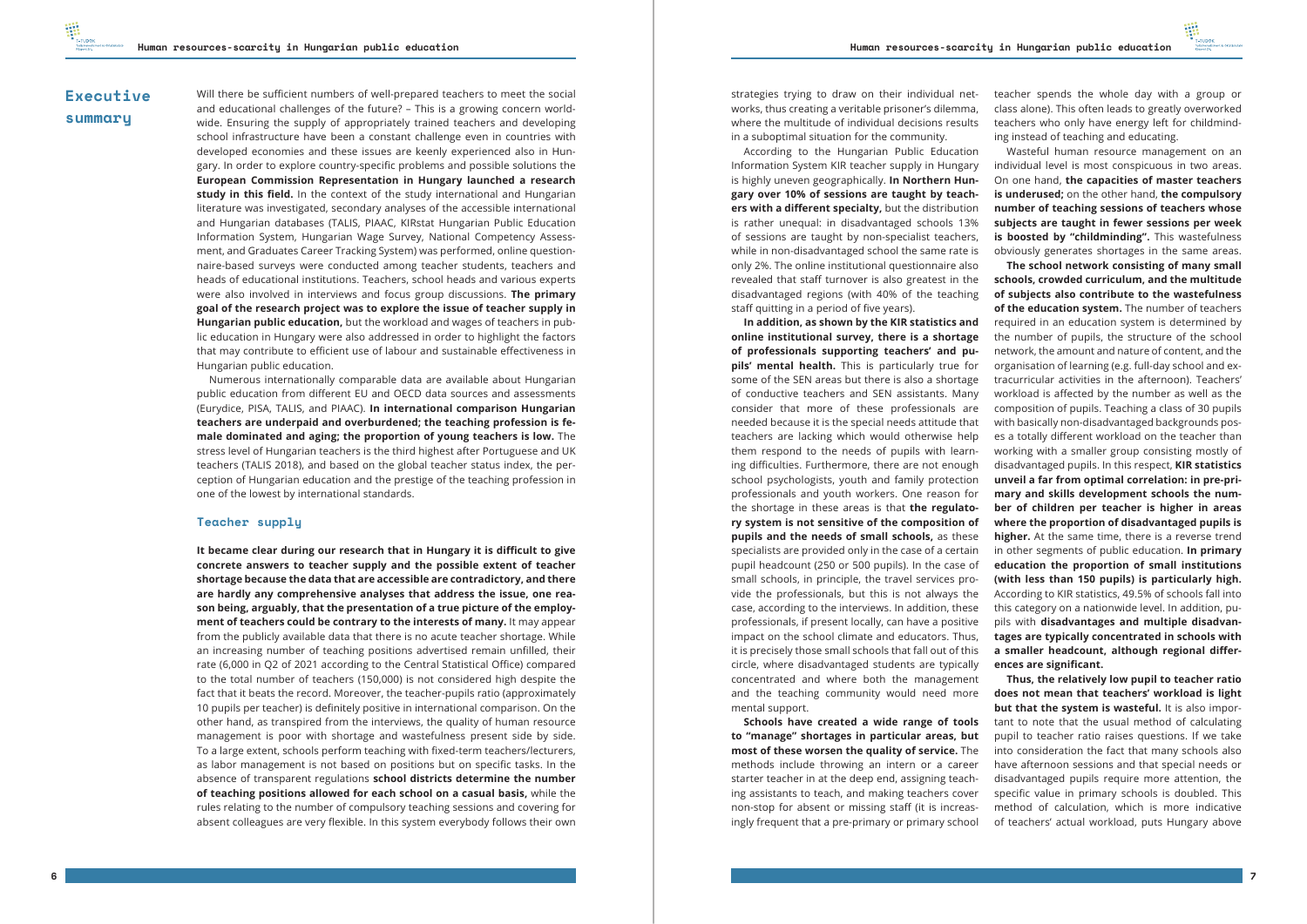

<span id="page-4-0"></span>the international average of pupil to teacher ratio. **The Hungarian system is therefore wasteful as it opts for cheap and plentiful labour instead of less but more expensive and consequently potentially higher quality labour** (see below for a summary analysis of wages).

**In a longer term, the ageing and the low attractiveness of the profession for young people foreshadows a dramatic shortage of teachers.** Based on KIR data, almost half of the teachers are over 50 years of age. This problem has also appeared in higher education strategy but the position is that with the expected continued drop in the number of children **the approximately 5,000 teachers retiring every year** are offset by the annual 2,500 career starters. Yet recently there has been a considerable drop in the number of applicants for teacher training and even fewer choose a teaching career after graduation, putting the envisioned 2,500 at only 1,600 in reality. The fact that the number of applicants for teacher training and afterwards that of those entering the field is extremely affected by the changes in the requirements (requirement for advanced matriculation and language examinations) suggests that there are serious quality problems in addition to the quantity.

**Ageing is a problem not only in view of the future shortage of teachers.** Based on KIR statistics, **institutions that are forced to employ retired teachers are less successful in attracting career starters: only one-fifth of them have career starter teachers on staff.** A combined analysis of KIR statistics and competency assessment data shows that while higher headcounts have a positive effect on pupils' performance, **the impact of larger proportions of older (and unqualified) teachers is negative.** 

#### **Teacher salaries**

The interviews and online surveys point at **two main reasons why teacher students leave the profession. One is the low starting salary** (which would be below the current minimum wage if it were not for the wage supplement granted), and the other is negative experience in school practice. Teacher students are often faced with the fact that the school makes them work far more sessions than mandated by law, there is no chance for professional development and innovation, and **crea-**

1 European Commission/EACEA/Eurydice (2020), pages 9 and 20

**tive intellectual existence, which could be the attraction of the profession is missing from dayto-day teaching.**

**Expectations of career starters regarding pay do not seem unreasonable.** Those who would choose a teaching career mentioned most frequently **HUF 250,000 as expected gross salary** but thought they would be getting HUF 100,000 less, HUF 150,000 gross per month. The spread shows that desired salaries move between very wide limits while actual salaries expected reflect the wage scale of teachers. This also indicates that greater flexibility in compensation would be conceivable, and that a **novice teacher's grant of about 100,000 forints would be an incentive to start and stay on a teaching career.**

**By international standards, the salary of Hungarian teachers is way below the earnings of tertiary-educated workers** (66% compared to the OECD average of 90%) (Education at a Glance, 2020). Hungarian teachers have to teach for the longest time to reach the highest wage category (42 years as opposed to the EU21's average of 25  $years$ ).<sup>1</sup> In addition, the difference between the lowest and highest salary levels is strikingly big. So the Hungarian public education wage system offers low pay to career starters, higher wages can only be achieved at the end of the career or by heads of school, and the system underrates teachers compared to other degree holders (TALIS 2018, 2019).

**Teachers' wages also fall behind the average wage in the national economy. Over the past four years gross salaries in education have increased less than across the economy as a whole, and the difference exceeded 10% in 2020.** The introduction, in 2014, of the teacher career pathway model brought a temporary increase in wages, but once the guarantee of tying wages to the minimum wage was withdrawn, teachers' wages started to lag behind the trends experienced in the national economy. According to the wage rates survey, in 2019 the average gross salary of heads of educational institutions was HUF 503,000 per month, one and a half times higher than the average salary of teachers in non-leading positions (HUF 336,000). Men in leading positions have a significant advantage over women, having an average of HUF 622,000 in gross salary compared to women's HUF 467,000,

so **male school heads earn 33% more on the average than female heads.** Conversely, the difference between the wages on non-school head male and female teachers is only 3% in favour of males, which is another consequence of female dominance in the profession.

**While teacher wage levels are determined primarily by age and type of institution, age,** surprisingly, **educational attainment, position, type of school operator, and regional differences only explain less than half of the difference in wages.**  It appears that teachers' earnings are influenced by other factors that cannot be captured by means of the above data. It is not a matter of supply and demand, because a comparison of the data with KIRstat's pupil headcount figures does not really bring out a correlation between pupils to teacher ratio and relative earnings, so earnings do not respond to a possible surplus or shortage (at least not on a county or average level).

**We found no or only a very weak correlation between wages and wage supplements, workload and innovative teaching activities.** There is no significant connection between wages and actual workload, nor between wages and teaching activities that have a positive effect on the operation of the school, for instance, holding demonstration classes, participation in innovation, and mentoring of teacher students. **The system primarily remunerates activities that contribute to the system's administrative maintenance** such as heading a school, sitting on the final examination board or participation in assessment. **Wage supplements are totally detached from the specific workload; they are mainly intended as compensation for primary school teachers working with disadvantaged pupils but without any quantity or quality requirements attached.**

**In the opinion of several of our interviewees the teacher career path model or the current assessment system has failed in its propagated purpose.** High-quality teaching activity is unrewarded and actual workload is not compensated for. Instead, it remunerates a **traditional teacher role** that preserves the hierarchic nature of the system – a role that shies away from up-to-date and innovative activities and is not useful for the teaching community. It also rewards teachers in disadvantaged schools thereby **reinforcing the hierarchic, almost caste-like nature of the teaching community.** Departing from its original goal of the teacher career path model, the current wage system does not motivate to quality improvement, undertaking

additional burdens or self-improvement as teachers have far less time for self-tuition as before. The transformation of vocational education and training currently in progress is trying to respond to the inflexibility of the existing system.

Our research depicts a hierarchic wage system that prevails in every dimension of the education system. **In some cases males are worth more than females** (see school heads' wages), **a secondary school teacher is worth more than a teacher in early childhood education** (see the strong impact of school type), **a teacher in a church-operated school is valued higher than a teacher in a state-run school** (see wage rates survey). **Added to this is the hierarchy of subjects:** a teacher of maths and physics is worth more than an art teacher. A very strong hierarchy can be plotted with male maths and physics teachers in church-run elite secondary schools at the top end, and female teachers of ISCED 1 grades in small, disadvantaged schools at the bottom. Furthermore, wages and supplements are largely determined by non-transparent factors. This means that **predictability, the one advantage of the caste-like career path model is also obliterated.**

#### **Teachers' workload**

**Not only are their wages low, teachers are also overloaded.** It is difficult to track teachers' real workload but the surveys applied in research studies give some indication. In addition to the statutory 26 hours (teaching sessions) per week, which is generally reduced by four hours under different titles and means 22 sessions, teachers may volunteer to teach extra sessions, and school heads can also require teachers to cover for absent colleagues as needed, or perform various tasks, for instance meal supervision or on-duty tasks. The respondent teachers undertake an average of 2.6 hours on a voluntary basis, they are required by the head to take on 1.8 hours, and occasional cover for absent staff in 4.5 hours per month. When covering involves merging groups of pupils, on the average, 1.4 hours are not accounted for as occasional cover, and another 3.1 on-duty hours are not recorded as cover or teaching sessions.

**Converting the 45-minute teaching sessions to 60-minute hours, teachers in non-leadership positions have an average weekly workload of 42.48 hours.** Multiplying the 2.48 extra working hours by the average hourly wage (HUF 1,850) and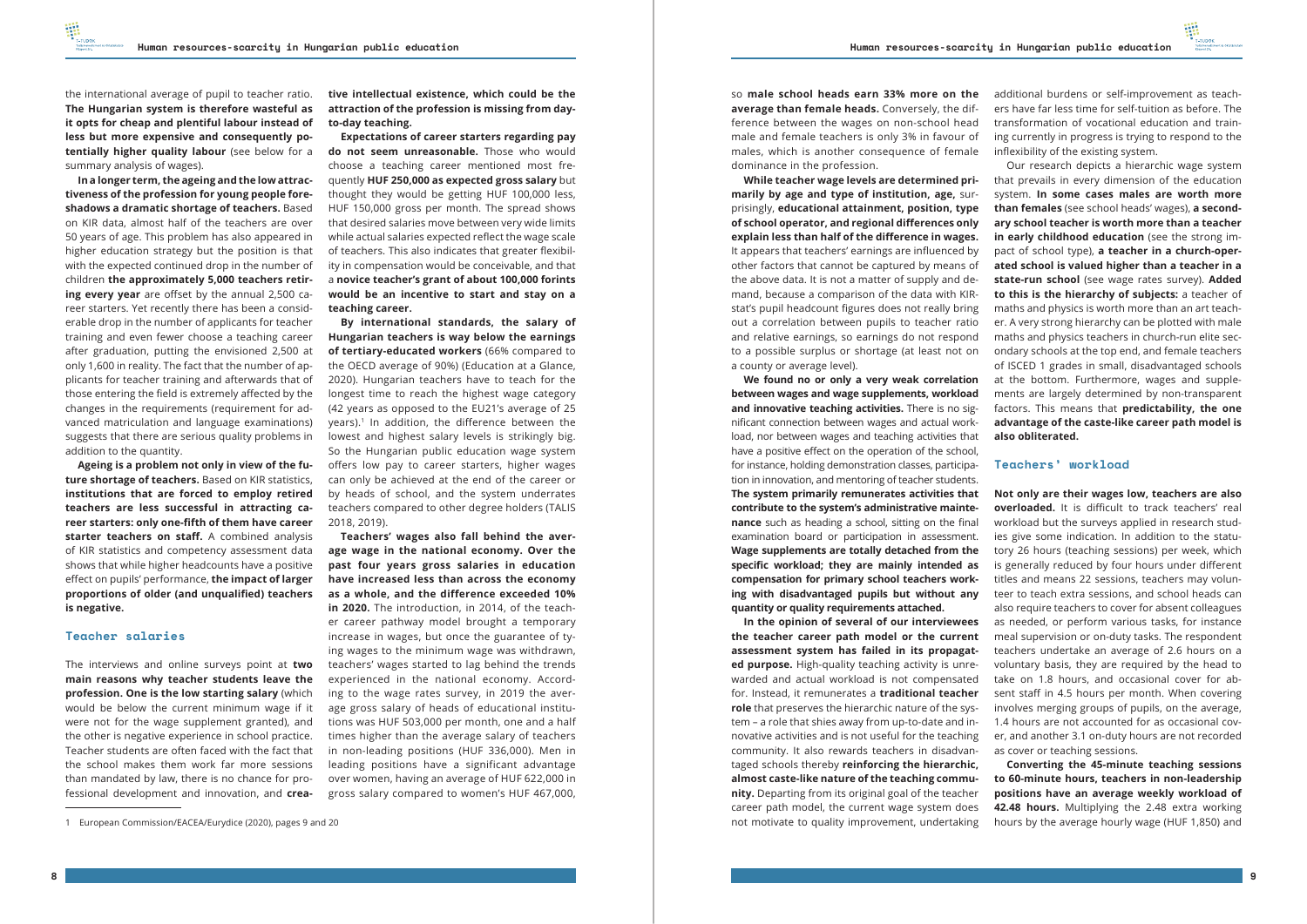<span id="page-5-0"></span>expand it for a whole year and the total of 140,000 teachers, **the invisible and unpaid work of teachers amounts to approximately 35 billion forints per year.** At the same time, there are very substantial differences behind the average weekly workload **and workload is highly uneven.** Dividing the population into five groups of equal rates, the two extremes are the group with a workload of less than 33 hours, and the group having over 51 hours.

The problem is not only higher workload but the high proportion of teaching sessions within the workload. **Adding up the weekly sessions, the voluntary and mandated extra sessions and**  occasional covers<sup>2</sup>, the average number of teach**ing sessions per week is 27. Quality teaching also requires adequate preparation and assessment of pupils. The more sessions a teacher have to teach and the more groups they teach the more this condition of quality teaching is impaired.**

#### **Other aspects of effective employment of teachers**

**Effective teacher employment is also curbed**  by teachers' poor mobility. Only a quarter of teacher students would be willing to take up jobs far from their home (while about two-thirds would be prepared to teach disadvantages pupils). Their replies to the survey reveal that they would need an average of 50,000 forints higher salary to contemplate to move away from their home to work. Another indication of low willingness of mobility is that teaching in multiple schools exists but it is relatively rare. Pursuant to Decree No. 20 of 2012 of the Minister of Human Capacities school districts should operate a permanent cover system, i.e. they should employ teachers who are then delegated to schools where they are needed. In practice, however, the system does not work. One reason reported by the respondent is the lack of teachers, but even before the system was not viable as teachers prefer to work in one place rather than in multiple institutions.

Raising the prestige of the teaching profession is indispensable but increasing wages alone is insufficient, as has been shown by the example of Portugal. Notwithstanding increased wages and an efficient school network, the system remained

centralised and overregulated. The educational administration has realized that they cannot move forward without increasing professional autonomy and they made this the main thrust of the current Portuguese educational reforms with the regulation of the curriculum as the first step.

**When trying to enhance the prestige of the profession, the strong female dominance in teaching should also be taken into account besides strengthening teachers' competence and increasing their professional autonomy. Promoting the social prestige of teaching requires an overall improvement of the social recognition and appreciation of women's work.** Our online survey underscored the fact that invisible work that does not appear in official statistics and therefore remains unpaid, a phenomenon conspicuous in education, is typically female work. **Hungarian education still manages to function because Hungarian women provide highly qualified and cheap labour.** But this will not be the case for long. A whole generation will suddenly retire and there is no supply on the horizon to take their place. Men have never been attracted to working as invisible low-grade workers for a pittance and low prestige, and today the prospect is not enticing for young women either.

To develop an effective and efficient education system progress is needed in three areas. Firstly, it is necessary to supply adequate numbers and quality of teachers. Secondly, the current wasteful structure must be replaced by a more efficient provision of school network, and complex system management competencies are also needed. Thirdly, to raise the prestige of the teaching profession we need a partner-centred attitude, an increase of professional autonomy, and an education policy that recognizes knowledge and treats teachers as partners. It is important to stress that these elements are connected like cogwheels, and addressing an area or a few components will not solve the problems.

The following figure is a draft illustration of the complexity of education policy decision making. There will be no high-quality teachers without appropriate compensation and training. But wage increase is only possible in a sustainable and efficient structure, which also means a size efficient school

structure and appropriate management competencies. Wages should attract talented young people and motivate them to quality work. This also requires professional institutions supporting the system, and professional autonomy. The essence of good governance is that these processes should not be divergent, weakening each other, but they should work in synergy. To achieve this requires a lot more knowledge, research findings, and the involvement of stakeholders. Efficient utilization of EU funds is only possible in such a carefully conceived framework system.

#### **Figure 1. Starting point for education policy with a complex approach – draft**

#### **Raising the prestige of teaching**

- **•**Innovative, creative and
- **•** Partner-centred government and education policy
- **•** Mental health support to teachers (supervision, coach, mentor, etc.)
- **•**Increasing teachers' professional autonomy



- 
- 

## **tity of teacher supply**

- **•** Wage raise with distinctions rather than uniformly
- **•** Uniform teacher training
- **•** Developing and remunerating novel, innovative team player teacher roles

**Efficient education system**

<sup>2</sup> We multiplied the number of sessions in the weekly requirement plus the number of voluntary and mandated sessions by four, then added the number of occasional cover hours of the previous month, and divided it by four – the result was the actual weekly workload in the month preceding the survey.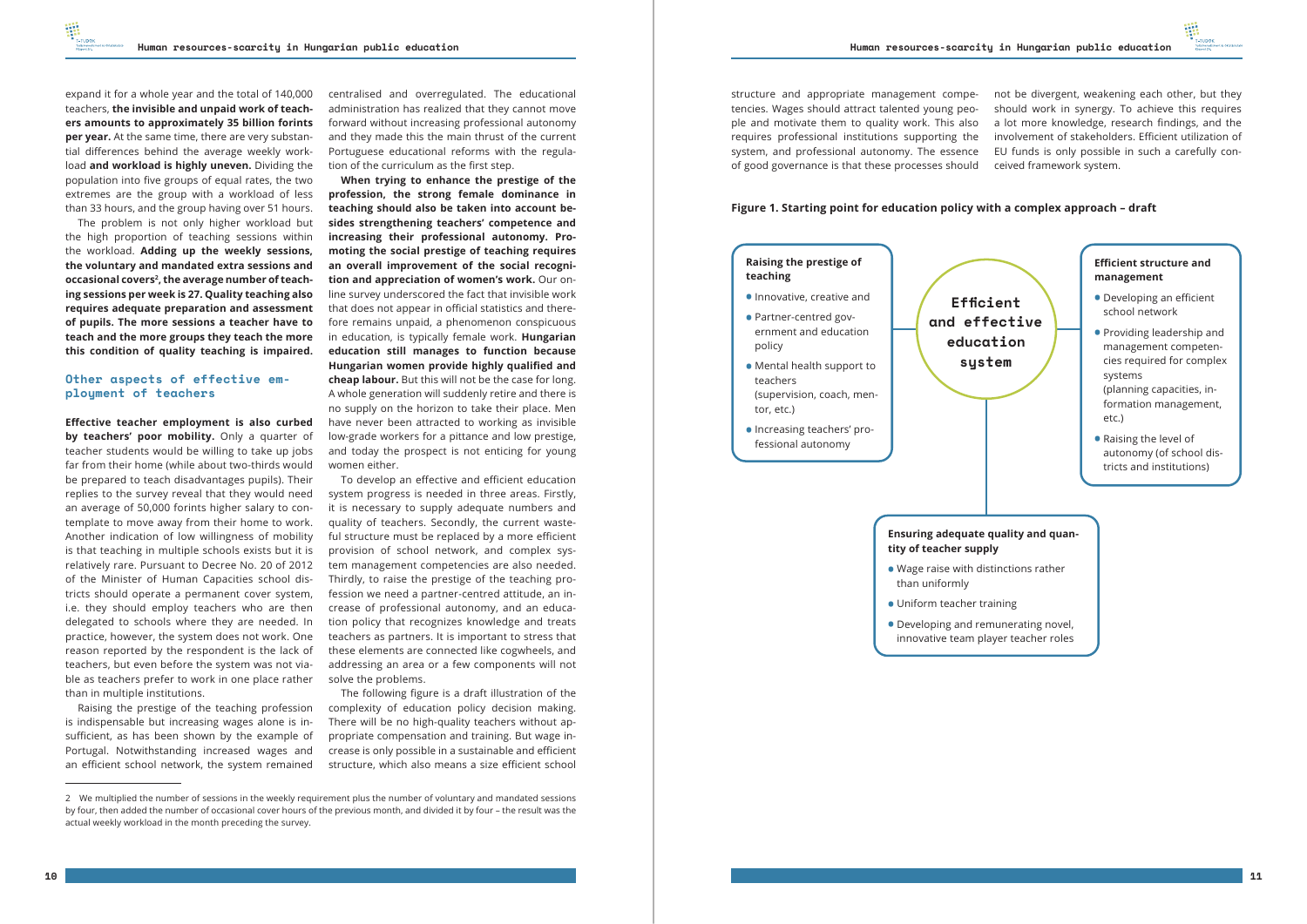To develop an efficient and effective education system simultaneous progress must be made in three areas. First of all, adequate quality and numbers of teachers must be supplied. To this end, new type of teacher roles that are the depositories of future youth and 21st century quality must be strengthened and properly remunerated. Secondly, the current wasteful structure must be eliminated and replaced by a more efficient school network provision, and competencies capable of managing a complex system must be developed. This must be done with the involvement of local stakeholders and taking account of opportunities provided by new technologies. Thirdly, raising the prestige of the teaching profession requires a partner-centred attitude, increasing professional autonomy, and an education policy that recognizes knowledge and handles teachers as partners, and relies on the findings of research that monitors the trends and processes in education.

#### **1. Providing an appropriate quality and quantity of teacher supply**

Wage increase is necessary but not in the way it has been done so far. It should primarily be targeted at young people and quality work in a more efficient structure. Wage increase is inevitable, but it should be devised to be sustainable and to serve the improvement of quality. The OECD and other opinion polls (Dolton et al., 2018) suggest that Hungary should double teachers' wages on the average but not equally across the board.

- Already the Green Paper (Green Paper, 2008) emphasized the importance of starting wages in attracting gifted youths to a teaching career. As regards compensation, career advancement in the course of time should weigh less than quality. This means that the wage curve will flatten along the career path curve. At the same time, if the quality of work so justifies, quicker ascent to relatively high echelons of the wage scale should be possible. An option to increase career starter wages is the career starter or novice teacher grant (amounting to HUF 100,000 a month). The advantage of this solution is that a grant is not wage expenditure and is less likely to cause a logjam of wages thus forcing additional wage raise.
- It is also necessary to reward teachers' innovative activities that have a positive impact on the work of their institution. This would require focusing on new teacher roles promoting the quality of teaching and learning. These roles appeared in earlier drafts of public education strategy but they were either ignored or are inadequate in their current form (for example, the five-year innovator master teacher scheme is popular but its added value is not clear as yet). A new role can be a novel researcher and developer teacher who researches their classroom practices and develops them in a scientifically sound way. To make this a reality a new doctoral degree in education could be introduced for teachers, for example, along the lines of the European EdD, which is not focused on a particular discipline but rather on practical issues arising in classroom, school or preschool practice, in institutional governance, or in curriculum development and education policy decisions. Scientifically substantiated reflection on such issues will strengthen problem-solving and innovative attitudes.
- Those who will work in early childhood education (ISCED 0) should be offered a different type of ITE, which, however, has the same duration and prestige and the same outcome for wages as ISCED 2 teachers' initial education. Initial special education teacher training, which looks back upon long traditions, would be offered in a uniform structure with early childhood and ISCED 1 teacher education. After a common initial phase, training would branch off by type of training. SEN would bring a valuable input in early childhood and ISCED 1 teacher education by focusing on children's individual needs and devising development plans, which would be complemented by group techniques and an overall promotion of group work. Disciplines-based ITE for ISCED 2 and ISCED 3 should be unified. The unified ITE for these levels is envisioned to be shorter, and an extra year of training would qualify the teacher to teach their subjects at ISCED 2 schools. However, a shorter period of education should not mean a lowering of quality standards; therefore the content as well as the practical side of ITE must be updated. The two types of ITE, i.e. psychology, neurology and innovation-based training for earlier levels of education, and discipline-based ITE for ISCED 2 and 3 must be recognized as equal rank. This is mainly guaranteed by putting greater emphasis on modern educational methodologies, and establishing a new type of practice and research-centred doctoral programmes.
- **Mentoring of student teachers and novices** is crucial. It necessitates appropriate quality assurance with well-prepared partner institutions and specially qualified paid master/ mentor teachers. ITE institutions should implement uniform rules in this area. ELTE University has developed a mentorship programme, which could be used as a starting point. Some components of a nationwide, quality assured mentorship programme are

This is related to initial teacher education (ITE). Here, too, radical reforms are necessary in order to gradually dismantle the current hierarchic system.

**A** wage increase not coupled with a sustainable non-wasteful structure will soon be eroded, as has been repeatedly experienced in the past. Consequently, the wage increase should be preceded or at least accompanied by, *inter alia,* the development of an efficient school network. Creating an efficient school network has been attempted several times in Hungary in the past<sup>3</sup>, but implementation has always failed. For example, the local mayor would be opposed, who considered it a loss of prestige, even though the local government was no longer responsible for the school. Local school heads would fear for their position,

3 "Under the current programme micro-regional associations should be supported instead of increasing normative sup-



available. They need to be combined and strengthened using EU funds.

#### **2. Providing complex management capacities**

Management of complex systems that are prone to global impacts, such as education, requires complex knowledge. It would be worthwhile to analyse previous education policy actions and make use of the lessons from them. For instance, introduced in 1993 and modelled on its German counterpart, the Public Servants Act intended to give prestige and security to teachers but it entrenched them at a time when rapidly shrinking pupil numbers would have allowed for a quality-based differentiation. Reviving a tradition considered good, six- and eightgrade secondary schools were established at a time when every school was looking for ways to stabilise the headcount of teachers against dwindling pupil numbers, and thus strengthened the selectivity of the system. The 2002 wage increase brought no lasting improvement as the increase was wiped out by inflation. Starting from these experiences, development of complex management capacities would be supported by the following factors:

#### **Development of a size efficient and effective school network**

#### <span id="page-6-0"></span>**Proposals**

port to small villages. Another important point is that in places where there is only a four- or six-grade school, this school should be operated as a member institution of an eight- or twelve-grade school. Those who are opposed to this are only out to protect principal's' and deputy principals' jobs. Physically, children will stay where they are, but at least they will have an English teacher, because the workload must be allocated in such a way that the member school shares the teachers they don't have locally. So it is not against the child's interest, that's for sure." [https://magyarnarancs.hu/belpol/csodalkozom\\_hogy\\_sikerult\\_ennyit\\_elerni\\_-\\_magyar\\_balint\\_lekoszono\\_oktatasi\\_minisz](https://magyarnarancs.hu/belpol/csodalkozom_hogy_sikerult_ennyit_elerni_-_magyar_balint_lekoszono_ok)[ter-65582](https://magyarnarancs.hu/belpol/csodalkozom_hogy_sikerult_ennyit_elerni_-_magyar_balint_lekoszono_ok)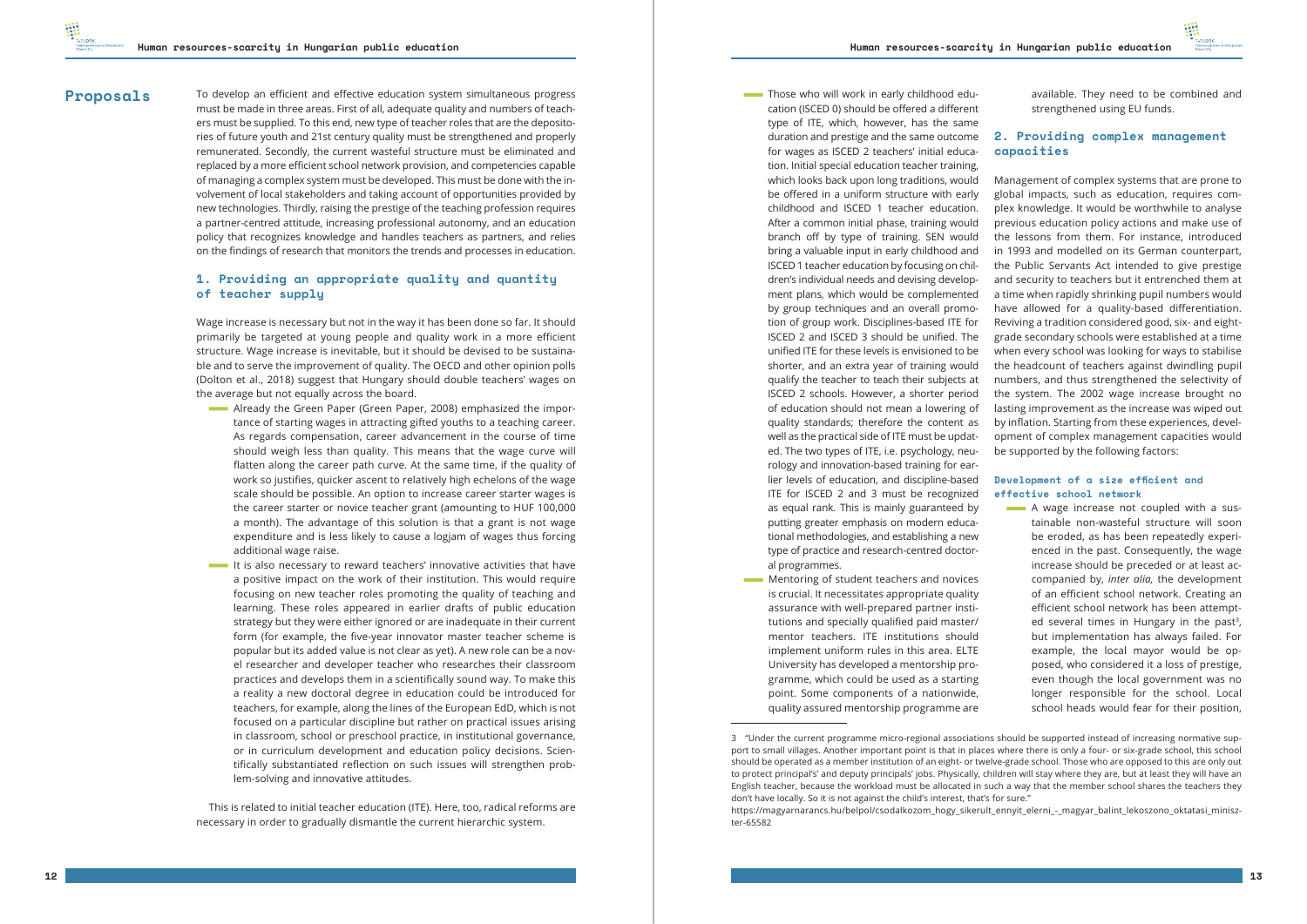<span id="page-7-0"></span>teachers for their jobs, and local population would not want to mix with others, based on past negative experience. Up until now political costs or risk have always overruled the transformation of education in order to improve efficiency. Yet the example of Portugal shows that such an attempt may not be totally hopeless. It is important to draw up action plans based on the available demographic and employment data, and should be finalised in a moderated social consultation with local decision makers and local population.<sup>4</sup> Besides, the online study mode has brought much closer the technologies and solutions that schools can use to provide high-quality sessions even without physical movement.

- **Communication with parents is also of par**amount importance. Hungary can offer a positive example: transformation of the school network in Hódmezővásárhely was preceded by detailed information to parents. It is possible to go even further and involve parents in planning. Crating an efficient school network could start with pilot projects with two or three school districts and possibly using EU funds. At the first stage, plans would be drafted and approved by the community of stakeholders; this would be followed by developing the system with the help of change managers trainers and mediators, in a monitored and evaluated process. If the outcome is successful the ground breaker school districts could receive additional funding to help manage the process in other school districts.
- It would be important for teachers to be more mobile. In a quality-driven system it is unacceptable that a teacher of maths and physics should be assigned "childminding" tasks because they don't teach enough sessions of their subjects to meet the mandatory requirement instead of teaching their subjects in another school too. Teaching in several member schools could be done live online, but this requires classrooms and equipment fit for the purpose in all schools involved. Or it can be done by the teacher physically traveling between schools, for

**Another precondition is to have appropriate** planning capacities at the decision levels with appropriate information and professionals who can properly process the information. Every school district should have a group or unit of statistical and economic analysis that provides forecasts of local demand of education based on the available data (demography, employment, transport, regional processes, etc.) and the related teacher capacity needed for several years ahead. Demography helps predict the expected numbers of children, the number of SEN children, the number of retiring teachers, the number of teachers currently in the system, etc. At present, neither teachers nor school heads or school districts have sufficient amount and quality of information that would be required for making optimal decisions at their respective levels. This situation reinforces the role of central control, which, distanced from the work sites and lacking specific information, cannot be as efficient as necessary. The educational databases (KIR, KRÉTA, other school district data) should be harmonised and it would be expedient to give precedence to the aspects of efficient employment of teachers. When creating data and databases suitable for administration, statistical and research purposes, the protocol of OSAP statistical databases should be implemented. Consideration should be given to setting up a professional committee composed of delegates of the Central Statistical Office, the ministries and authorities responsible for

which even a service vehicle could be requested. School buses could be another solution: the students of a member school would be bussed to the other school one day a week to have sessions in the subjects that cannot be covered by local teachers. These are just ideas, and a lot more can be suggested and developed. When devising various solutions that are applicable, the important thing is to take the local context into consideration and involve the stakeholders.

- The purpose is to create a mechanism for the transparent monitoring of teacher employment and its financial ramifications. To this end, it is obviously necessary for schools to have a system that regulates the connection between workload and teacher demand in a feasible, predictable and transparent manner.
- In the education of leaders up-to-date information management (evaluation of research data) and strengthening emotional intelligence should play a cardinal role. Complex management knowledge transfer could be backed by international programmes and exchanges of experience for senior managers, possibly involving EU funds.
- Setting up an independent ministry of education should be contemplated, but as a minimum, the current Ministry of Human Capacities should be strengthened by a special unit for statistical and economic analysis.

#### **Complex information management**

- Research invariably points out that the first years are crucial in a child's development. Today in Hungary this early stage is rather fragmented in many respects (operation, regulatory system, etc.). Whilst developing the initial education system for early childhood teachers, a uniform strategy of coordination, responsibility sharing, and information flow in early childhood education should also be created.
- **Complex management also includes con**tent regulation that takes into consideration children's needs and psychological attributes, as well as the resources available. It is important that curriculum developers and authors of textbooks should only develop products that are well-founded pedagogically, methodologically, and in terms of resources, and the introduction of these products should be preceded by a longer pilot stage. The higher the number of sub-
- It is necessary for labour management to better respond to the needs of children with disadvantages or special educational needs. This requires a reconsideration of the current normative system. Allocating psychologists or SEN assistants should not be contingent on the overall number of children but the number of children with specific needs. The number of SEN assistants should be upped, and they should be delegated not only to children with special needs but also to every school where the number of disadvantaged pupils is over 10%. Furthermore, other professionals supporting the welfare of pupils should also be provided.
- In the present system, the role of teaching assistants is ambivalent. Numerous examples show that in the absence of strict quality control and regulatory limitations, the system uses teaching assistants to substitute for teachers, who are more expensive, causing severe deterioration of quality in the system. Therefore, teaching assistants should be required to have teaching assistant qualification acquired in the context of the Hungarian Vocational Qualification Register programmes, or the employment of the Roma could be specifically supported by in-service training. The employment of Roma teaching assistants could be supported from EU funds.

Increasing professional autonomy also means freedom of teaching. In Portugal the curricular reform envisions to give teachers

human resource management (Ministry of Human Capacities, Educational Authority, school districts, Ministry of Innovation and Technology, Ministry of Finance), and researchers.

#### **The child remains in the centre of complexity**

jects and the more extensive their contents, the more teachers and sessions are needed – but here the limitations are obviously the number of teachers available and the load capacity of pupils.

#### **3. Raising the prestige of the teaching profession**

Adequate wage levels and an effective structure alone are insufficient to induce positive changes in the field of teacher supply – raising the prestige of the profession is also necessary. Improvement of prestige is not guaranteed by higher wages in themselves; teachers must be respected as professionals with integrity, and this will come primarily from increasing teachers' professional autonomy.

<sup>4</sup> Latvia is currently undergoing a comprehensive reform to rationalise the school network.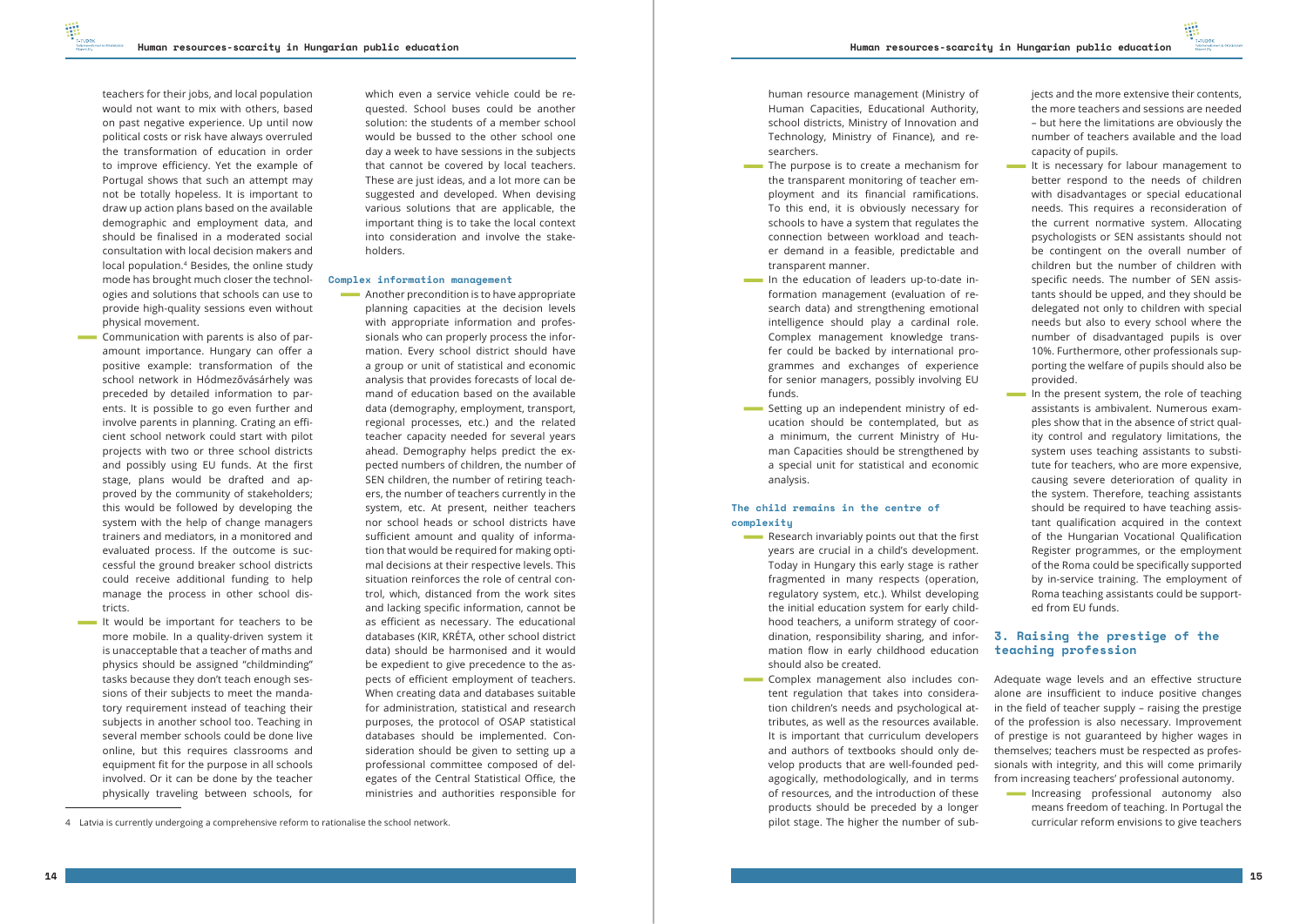20-30% freedom in choosing content. In Hungary, higher autonomy would mean the freedom of choosing subjects. This would help the actual development of competen cy areas with the involvement of students. In addition, teachers should have greater freedom in their teaching. School heads should likewise be given more autonomy so that they have a greater playing field in financial matters primarily with a view to motivating and rewarding teachers.

- **Similarly, prestige will be improved if the** importance of teachers' work, their high workload, the stressfulness of their work are recognized, and capacities and time are provided for case discussions, involving su pervisors, coaches, mentors and psycholo gists. New jobs should be created that sup port children in need, their parents as well as teachers.
- As another step, the school inspection sys tem should be transformed into a support ive system that is mindful of institutional de velopment. This would promote the balance of competencies in schools and the level of institutional autonomy. In such a system schools with good performance could be giv en greater autonomy, first in the curriculum, and later even in using financial resources. Evaluation of schools would have multiple layers including teachers' self-assessment,

institutional evaluation, National Compe tency Assessment and other assessment data, and the evaluation of qualified inspec tors visiting schools. Launched in 2000, the Comenius programme and later he local government quality management and insti tutional quality management programmes (ÖMIP and IMIP) served the same purpose but without an additional inspection eval uating and promoting the development of schools. The school inspection organisation should be given an independent standing, and it should be provided with appropriate capacities of professionals. Consideration should be given to the answerability of the inspection organisation: possibly to Parlia ment rather than to government agencies or the Educational Authority.

  Another pillar underpinning quality assur ance could be the professional support system that exists at present and func tions through the pedagogical education centres. However, they are underutilised. The cooperation between ITE institutions and pedagogical education centres could promote the development of new roles for teachers by joint practice-oriented research and development activities. Projects aimed at classroom research and innovation could propel this process, possibly with the in volvement of EU funds.